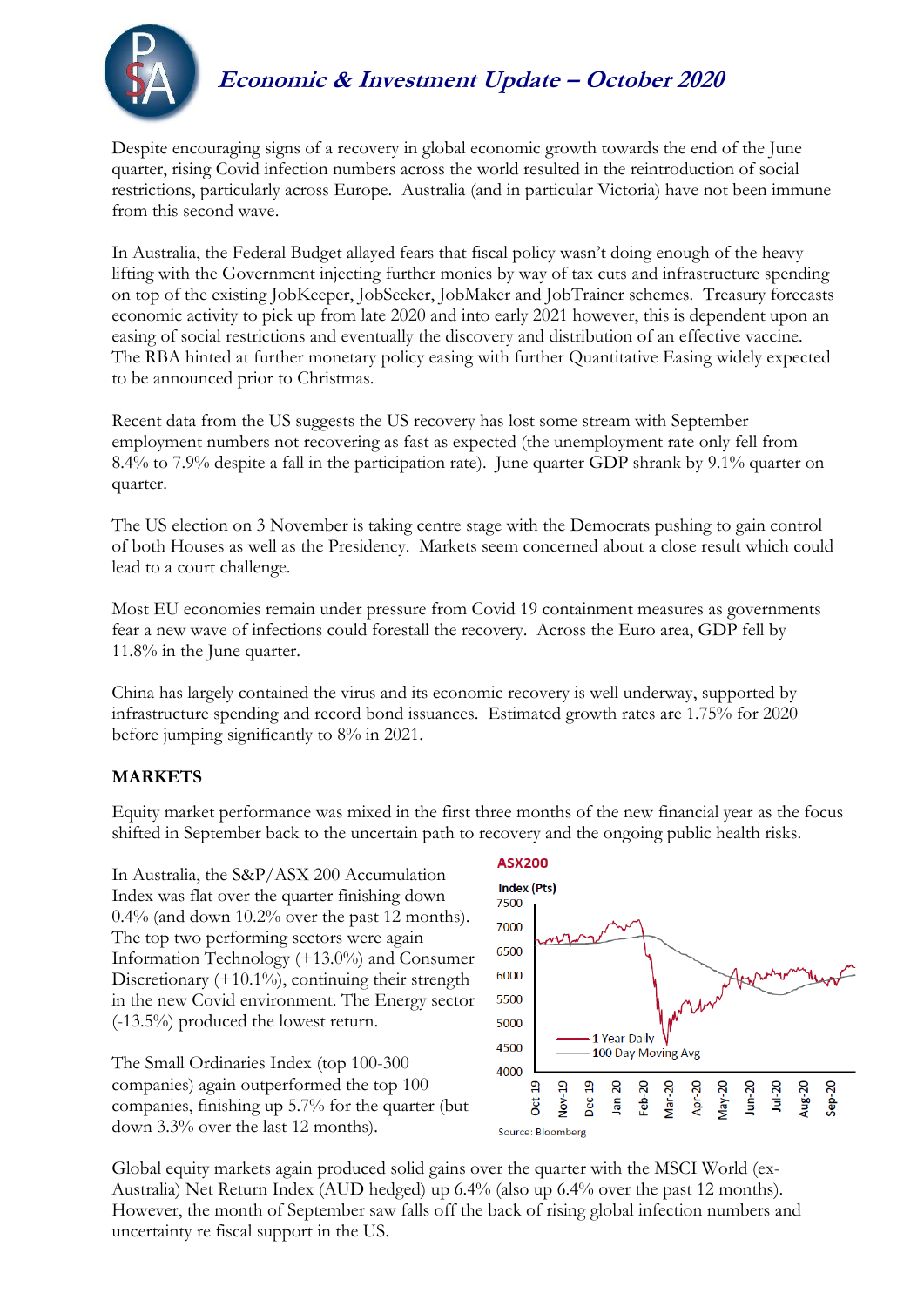Across global markets, the strongest performer was the Shanghai Shenzhen CSI 300 index, up 10.2% for the quarter (and 20.3% over the twelve months) with the US S&P 500 also showing strength, up 8.5% for the quarter (and 13.0% over the twelve months). The UK FTSE index was down 4.9% for the quarter (down 20.8% over twelve months).

Gains on unhedged global equity investments were lower during the September quarter with the Australian dollar appreciating against both the US Dollar and the Japanese Yen. The MSCI World (ex-Australia) Net Return Index (unhedged) rose by 3.8% for the June quarter (4.3% over twelve months).

After a fall of 34.4% in the March quarter, Australian listed property securities continued their recovery, with a better than expected reporting season resulting in a gain of 7.0% for the September quarter, following a 19.9% rise over the June quarter. Global property securities returns were flat, up just 0.6% and down 21.6% over the past twelve months. Discretionary retail and office continue to struggle compared to sectors such as industrial, logistics and non-discretionary retail.

Within fixed interest markets, the Australian bond market, as measured by the Bloomberg AusBond Composite Index, increased by 1.0% over the September quarter as bond yields finished lower. The cash rate was kept on hold by the RBA at 0.25%. Global bonds, as measured by the Bloomberg Barclays Global Aggregate TR Index (AUD Hedged) index, returned 0.7% for the quarter and 3.5% over the twelve months.

The price of Gold continued to strengthen, up 5.9% for the September quarter as government stimulus measures, falling interest rates and general market uncertainty provided tailwinds for gold prices. For the financial year, the gold price has now risen 28.1%. The price of oil continued to recover, up 2.4% for the quarter, but was still down 25.6% over the previous twelve months.

| <b>Sector</b>          | <b>Index</b>                                      | 3 mths<br>(%) | 1 year<br>$($ %) | 5 years<br>$(\%$ p.a.) |
|------------------------|---------------------------------------------------|---------------|------------------|------------------------|
|                        |                                                   |               |                  |                        |
| <b>Equities</b>        |                                                   |               |                  |                        |
| Australia              | S&P/ASX 200 TR (Accumulation) Index               | $-0.4$        | $-10.2$          | 7.3                    |
|                        | S&P/ASX Small Ordinaries TR (Accum) Index         | 5.7           | $-3.3$           | 10.0                   |
| International          | MSCI World ex Aust NR Index (AUD)                 | 3.8           | 4.3              | 10.1                   |
|                        | MSCI World ex Aust NR Index (AUD Hedged)          | 6.4           | 6.4              | 10.4                   |
| <b>Emerging Mkts</b>   | MSCI Emerging Mkts NR Index (AUD)                 | 5.2           | 4.0              | 8.5                    |
| <b>Listed Property</b> |                                                   |               |                  |                        |
| Australian             | S&P/ASX 200 A-REIT TR (Accumulation) Index        | 7.0           | $-16.7$          | 5.6                    |
| International          | FTSE EPRA/NAREIT Dev NR Property Index (AUD       | 0.6           | $-21.6$          | 1.8                    |
|                        | Hedged)                                           |               |                  |                        |
| Infrastructure         |                                                   |               |                  |                        |
| Global                 | S&P Global Infrastructure TR Index (AUD Hedged)   | $-0.4$        | $-17.9$          | 4.5                    |
| Currencies             |                                                   |               |                  |                        |
| AUD v USD              | <b>Against US Dollar</b>                          | 3.7           | 6.1              | 0.4                    |
| <b>Fixed Interest</b>  |                                                   |               |                  |                        |
| Australian             | <b>Bloomberg Ausbond Composite All Maturities</b> | 1.0           | 3.2              | 4.5                    |
|                        | <b>Bloomberg Ausbond Credit All Maturities</b>    | 1.5           | 3.5              | 4.7                    |
| International          | Bloomberg Barclays Global Agg TR Index (AUD       | 0.7           | 3.5              | 4.5                    |
|                        | Hedged)                                           |               |                  |                        |
| Commodities            |                                                   |               |                  |                        |
| Gold                   | $Gold - USD$                                      | 5.9           | 28.1             | 11.1                   |
| Oil                    | WTI Oil \$/b - USD                                | 2.4           | $-25.6$          | $-2.3$                 |

The table below (sourced from Lonsec) summarises the returns from a number of market sectors.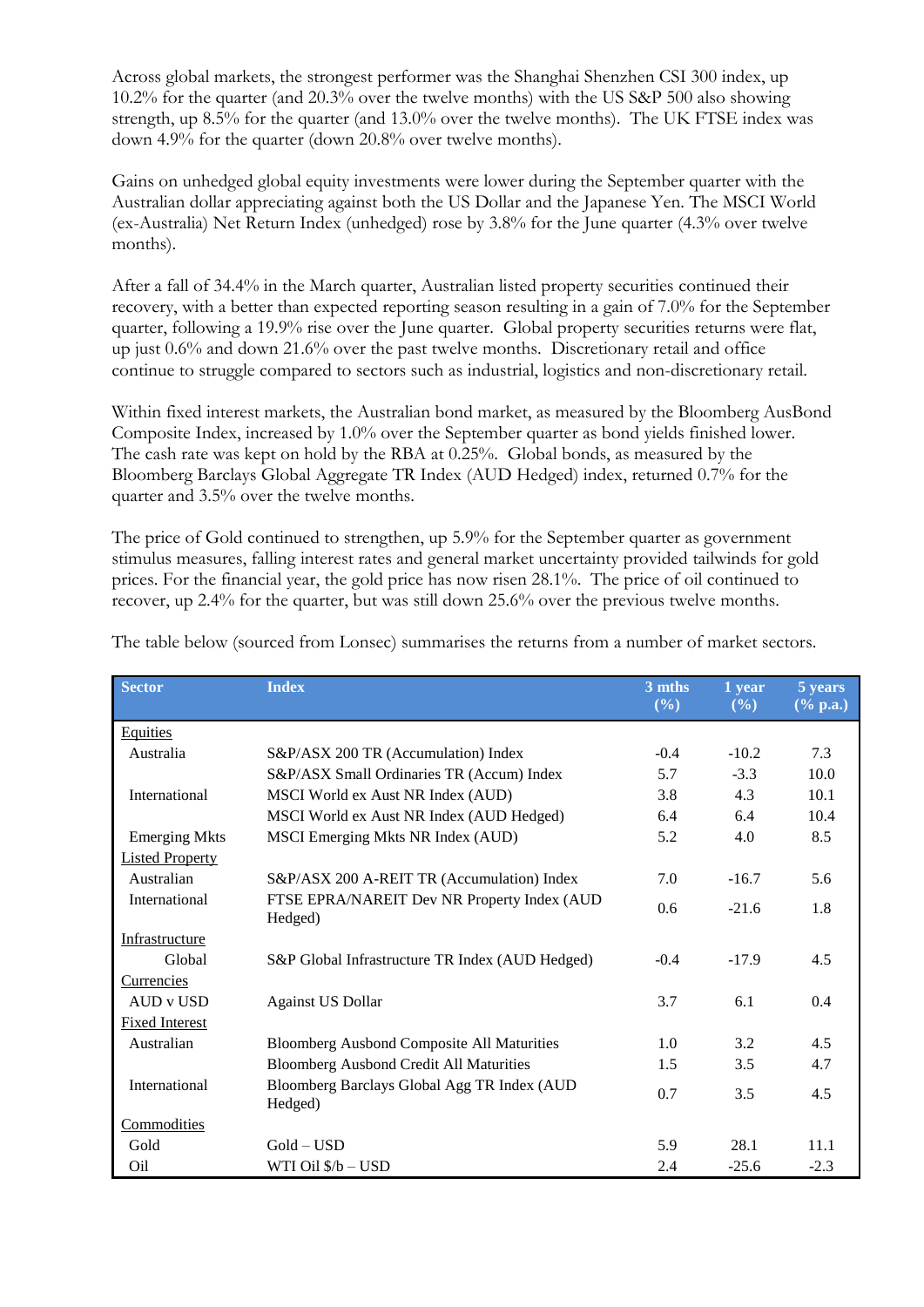## **Outlook**

While record cases of the coronavirus around the world look set to forestall the global economic recovery, this could soon be solved as the race towards the development and distribution of an effective vaccine gets closer. However, uncertainly remains not only with the timing of approval and production of a vaccine but also with a vaccines ongoing effectiveness given the potential mutation of the virus.

In the meantime, a global avalanche of fiscal and monetary policy continues to provide support to individuals, businesses and markets. With a pandemic relief package in the order of US\$2 trillion to US\$3 trillion expected to pass the US Senate and potentially further buying back of Government bonds by the US Treasury, significant increased stimulus is likely to be unleashed by the US. The short term implications of easy money provides stimulus to equity and property markets as interest rates are kept at near zero rates. However, the long term impact is likely to see markets retreat and the US dollar come under significant pressure.

Uncertainty surrounding the upcoming US election is contributing to market volatility and may continue if the result is dragged through the courts in the coming months.

Regionally, China's recovery is ahead of the rest or the world, particularly within its industrial activity whereas Europe's progress is being hampered by the continuing record number of coronavirus cases and further lock down restrictions. Plus don't forget Brexit!

In Australia, markets will be watching to see if we succumb to the so-called "fiscal cliff" with the scaled down Job Seeker 2.0 initiative set to conclude on 28 March 2021. Around the world, new world ecommerce growth stocks continue to thrive as more traditional old world business struggle in a world of social distancing.

**In relation to investment portfolios, markets may be very sensitive to the US elections and the ongoing pandemic noting however that over the short to medium term they are likely to be supported by the low interest rate environment and fiscal spending.**

Our views on various asset classes are outlined below.

### **Australian Equities**

We recommend investors hold a neutral position to Australian Equities. This applies to both large cap stocks as well as smaller companies.

The level of fiscal and monetary policy being unleased around the globe will continue to provide significant support to Australian equities as easy money keeps interest rates lower for longer.

Government support via the cocktail of different job initiatives aimed at business will also provide short to medium term support. The extension of the JobKeeper program demonstrates a willingness of the Government to help businesses survive given the record number of insolvencies that would otherwise prevail.

### **International Equities**

Within International Equities, we recommend investors move to a neutral position. Again, this is based on the level of fiscal and monetary policy around the globe and in particular the US support package expected to pass the US Senate soon.